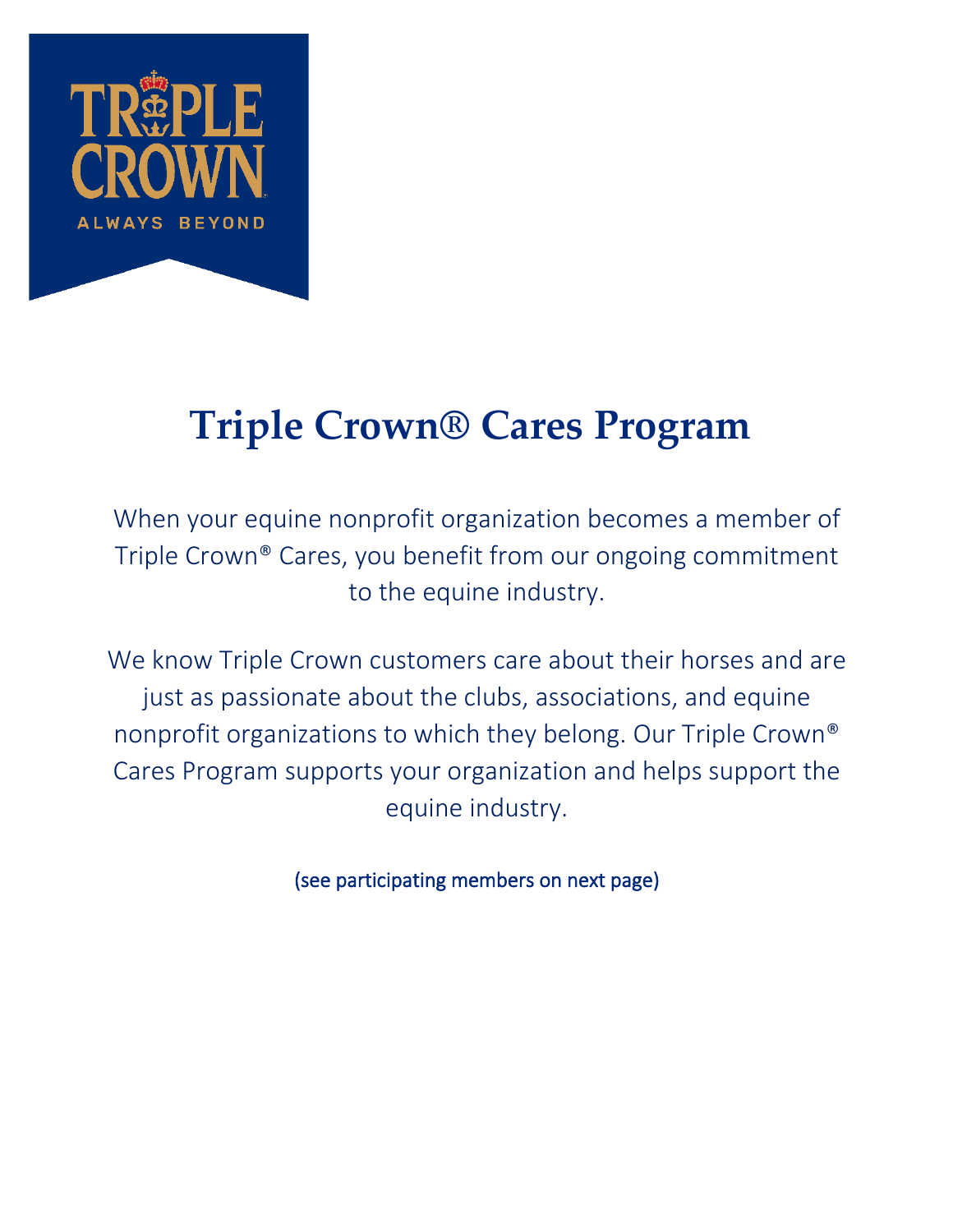### **Triple Crown® Cares Program Members**

| California |  |
|------------|--|
|            |  |

| California                               |                       | Maryland                                      |                    |
|------------------------------------------|-----------------------|-----------------------------------------------|--------------------|
| Bethany's Gait                           | Ladera Ranch, CA      | Lilly Pond Foal Rescue                        | Dunkirk, MD        |
| Horses Heart & Soul                      | Ojai, CA              | Last Chance Rescue                            | Mechanicsville, MD |
| Neigh Savers Foundation                  | Walnut Creek, CA      | Maryland Barrel Horse Association             | Brandywine, MD     |
| Return to Freedom                        | Lompoc, CA            | MidAtlantic Horse Rescue                      | Warwick, MD        |
| Ride with Pride Therapeutic Horsemanship | Chatsworth, CA        | Middle Ridge Animal Rescue, Inc.              | Middletown, MD     |
| Colorado                                 |                       | Mount Airy Saddle Pals Inc                    | Mount Airy, MD     |
| Elite Equine Rescue                      | Colorado Springs, CO  | Progressive Equestrian Therapeutic Services   | Marlboro, MD       |
| Delaware                                 |                       | Promise Land Farm, Inc.                       | Marlboro, MD       |
| Tri-State Equine Adoption & Rescue       | Hartly, DE            | Southern Maryland Equine Miracles, LTD        | Mechanicsville, MD |
| Florida                                  |                       | Southern Maryland Quarter Horse Association   | La Plata, MD       |
| Equus for Humanity                       | Southwest Ranches, FL | TRRC Inc.                                     | Glenwood, MD       |
| <b>FRIENDS Horse Rescue</b>              | Fort Lauderdale, FL   | Days End Farm Horse Rescue                    | Woodbine, MD       |
| Fallen Oak Equine Rescue                 | MacClenny, FL         | This & That Senior Animal Sanctuary           | Indian Head, MD    |
| Hidden Acres Rescue for Thoroughbreds    | Cocoa, FL             | Maine                                         |                    |
| Paramount Adaptive Riding Center         | Fernandina Beach, FL  | State Society for Protections of Animals      | South Windham, ME  |
| Rainbows Edge, Inc.                      | Greenville, FL        | Tiny Hooves Miniature Horse Club              | Deer Isle, ME      |
| Saving Grace for Equines                 | Ocala, FL             | Michigan                                      |                    |
| Southern Redhead Farms Rescue            | Bronson, FL           | All Dressage Association                      | Byron Center, MI   |
| Taylor County 4H Foundation              | Perry, FL             | Horse North, Inc.                             | Kingsley, MI       |
| U Can Ride, Inc.                         | Pompano Beach, FL     | Minnesota                                     |                    |
| Georgia                                  |                       | <b>Hold Your Horses</b>                       | Independence, MN   |
| Cowboy and Roses Renegade Ranch          | Brunswick, GA         | Freedom Farm                                  | Waverly, MN        |
| Douglas County 4H/Pony Club              | Douglasville, GA      | St. Croix Trail Blazers, Inc.                 | Stillwater, MN     |
| Forever Home Sanctuary, Inc.             | Clarksville, GA       | Missouri                                      |                    |
| Georgia Equine Rescue League             | Bethlehem, GA         | Exception Equestrians of Missouri Valley      | Washington, MO     |
| Mustang & Wild Horse Rescue of Georgia   | Canton, GA            | Mississippi                                   |                    |
| Milton Pony Club                         | Milton, GA            | Coyote Hills Equine Rescue                    | Chunky, MS         |
| Owl Ridge Therapy Program                | Woodstock, GA         | <b>North Carolina</b>                         |                    |
| Save The Horses                          | Cumming, GA           | Eno Triangle Pony club                        | Raleigh, NC        |
| Trinity Rescue, Inc.                     | Rome, GA              | Equinox Horse Foundation                      | Weaverville, NC    |
| UGA Extension in Coweta County           | Newnan, GA            | Gaston County Blazing Saddles 4H club         | Dallas, NC         |
| Idaho                                    |                       | Hope for Horses                               | Waynesville, NC    |
| Toby's Fund                              | Middleton, ID         | Horse Friends, Inc.                           | Summerfield, NC    |
| <b>Illinois</b>                          |                       | Piedmont Saddle Club                          | Colfax, NC         |
| Field of Dreams Horse Rescue             | St. Charles, IL       | Riverwood Therapeutic Riding Center           | Tobaccoville, NC   |
| Indiana                                  |                       | Sandhills Horse Rescue                        | Spring Lake, NC    |
| AWRC - Camp Red Cedar                    | Fort Wayne, IN        | The Winter Farm OTTB Rescue                   | Summerfield, NC    |
| Camp Tecumseh YMCA                       | Brookston, IN         | New Hampshire                                 |                    |
| Second Chance Ranch Horse Rescue         | Austin, IN            | Becky's Gift Equine Relief - C/O Sheryl Bruke | Nashua, NH         |
| Kentucky                                 |                       | Draft Gratitude                               | Winchester, NH     |
| NBHA KY 05                               | Walton, KY            | Upper Valley Stewardship Center               | Pike, NH           |
| Old Friends, Inc.                        | Georgetown, KY        | Road to Independence, Inc.                    | Newport, NH        |
| Steps and Strides Equestrian Services    | Wilmore, KY           | Save Your Ass Long Ear Rescue                 | South Acworth, NH  |
| Unbridled Hope, Inc                      | Canmer, KY            | New Jersey                                    |                    |
| Arabian Rescue Mission                   | Leitchfield, KY       | Burlington County College Equestrian Club     | Moorestown, NJ     |
| Massachusetts                            |                       | Dream Riders Pony Club                        | Sewell, NJ         |
| Bay State Trail Riders                   | Douglas, MA           | Equine Education Foundation                   | Medford, NJ        |
| Black Feather Horse Rescue Inc.          | Plymouth, MA          | Mylestone Equine Rescue                       | Phillipsburg, NJ   |
| Blue Star Equiculture                    | West Brookfield, MA   | My Happy Place Animal Sanctuary               | Newfoundland, NJ   |
| Bristol County Horsemen's Association    | Rehoboth, MA          | Readington Trail Association                  | Readington, NJ     |
| Mini Whinnies 4H Club                    | Sharon, MA            | Spring Reins of Life - C/O Foxx Creek Farm    | Hillsborough, NJ   |
| NEER North Horse Rescue                  | West Newbury, MA      | The Helping Horseshoe Therapeutic Riding      | Newton, NJ         |
| Smokey Chestnut Farm Inc. - Heidi Medas  | Norton, MA            |                                               |                    |

## Maryland

| Lilly Pond Foal Rescue                        | Dunkirk, MD        |
|-----------------------------------------------|--------------------|
| Last Chance Rescue                            | Mechanicsville, MD |
| Maryland Barrel Horse Association             | Brandywine, MD     |
| MidAtlantic Horse Rescue                      | Warwick, MD        |
| Middle Ridge Animal Rescue, Inc.              | Middletown, MD     |
| Mount Airy Saddle Pals Inc                    | Mount Airy, MD     |
| Progressive Equestrian Therapeutic Services   | Marlboro, MD       |
| Promise Land Farm, Inc.                       | Marlboro, MD       |
| Southern Maryland Equine Miracles, LTD        | Mechanicsville, MD |
| Southern Maryland Quarter Horse Association   | La Plata, MD       |
| TRRC Inc.                                     | Glenwood, MD       |
| Days End Farm Horse Rescue                    | Woodbine, MD       |
| This & That Senior Animal Sanctuary           | Indian Head, MD    |
| Maine                                         |                    |
| State Society for Protections of Animals      | South Windham, ME  |
| Tiny Hooves Miniature Horse Club              | Deer Isle, ME      |
| Michigan                                      |                    |
| All Dressage Association                      | Byron Center, MI   |
| Horse North, Inc.                             | Kingsley, MI       |
| Minnesota                                     |                    |
| <b>Hold Your Horses</b>                       | Independence, MN   |
| Freedom Farm                                  | Waverly, MN        |
| St. Croix Trail Blazers, Inc.                 | Stillwater, MN     |
| Missouri                                      |                    |
| Exception Equestrians of Missouri Valley      | Washington, MO     |
| Mississippi                                   |                    |
| Coyote Hills Equine Rescue                    | Chunky, MS         |
| North Carolina                                |                    |
| Eno Triangle Pony club                        | Raleigh, NC        |
| Equinox Horse Foundation                      | Weaverville, NC    |
| Gaston County Blazing Saddles 4H club         | Dallas, NC         |
| Hope for Horses                               | Waynesville, NC    |
| Horse Friends, Inc.                           | Summerfield, NC    |
| Piedmont Saddle Club                          | Colfax, NC         |
| Riverwood Therapeutic Riding Center           | Tobaccoville, NC   |
| Sandhills Horse Rescue                        | Spring Lake, NC    |
| The Winter Farm OTTB Rescue                   | Summerfield, NC    |
| New Hampshire                                 |                    |
| Becky's Gift Equine Relief - C/O Sheryl Bruke | Nashua, NH         |
| Draft Gratitude                               | Winchester, NH     |
| Upper Valley Stewardship Center               | Pike, NH           |
| Road to Independence, Inc.                    | Newport, NH        |
| Save Your Ass Long Ear Rescue                 | South Acworth, NH  |
| New Jersey                                    |                    |
| Burlington County College Equestrian Club     | Moorestown, NJ     |
| Dream Riders Pony Club                        | Sewell, NJ         |
| Equine Education Foundation                   | Medford, NJ        |
| Mylestone Equine Rescue                       | Phillipsburg, NJ   |
| My Happy Place Animal Sanctuary               | Newfoundland, NJ   |
| Readington Trail Association                  | Readington, NJ     |
| Spring Reins of Life - C/O Foxx Creek Farm    | Hillsborough, NJ   |
| The Helping Horseshoe Therapeutic Riding      | Newton, NJ         |
|                                               |                    |